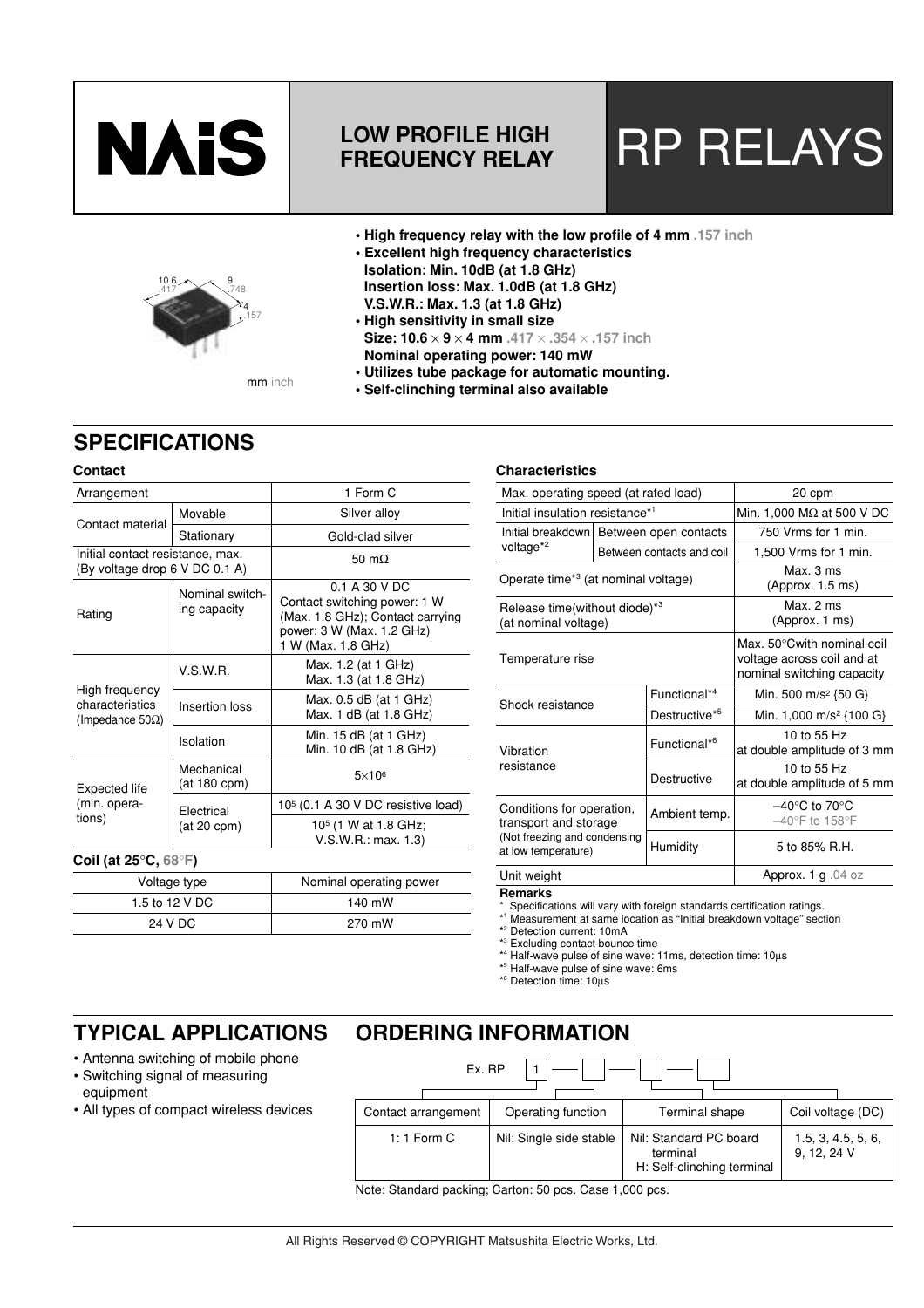## **TYPES ANE COIL DATA** (at 20°C 68°F)

| Part No.                      |                            | Nominal          | Pick-up               | Drop-out              | Coil                           | Nominal operating     | Nominal                | Maximum.                   |
|-------------------------------|----------------------------|------------------|-----------------------|-----------------------|--------------------------------|-----------------------|------------------------|----------------------------|
| Standard PC<br>board terminal | Self-clinching<br>terminal | voltage,<br>V DC | voltage, max.<br>V DC | voltage, min.<br>V DC | resistance.<br>$\Omega$ (±10%) | current.<br>mA (±10%) | operating power,<br>mW | allowable voltage,<br>V DC |
| RP1-1.5V                      | RP1-H-1.5V                 | 1.5              | .125                  | 0.15                  | 16                             | 93.8                  | 140                    | 2.25                       |
| <b>RP1-3V</b>                 | <b>RP1-H-3V</b>            | 3                | 2.25                  | 0.3                   | 64.3                           | 46.7                  | 140                    | 4.5                        |
| RP1-4.5V                      | RP1-H-4.5V                 | 4.5              | 3.375                 | 0.45                  | 145                            | 31.1                  | 140                    | 6.75                       |
| <b>RP1-5V</b>                 | <b>RP1-H-5V</b>            | 5                | 3.75                  | 0.5                   | 178                            | 28                    | 140                    | 7.5                        |
| <b>RP1-6V</b>                 | <b>RP1-H-6V</b>            | 6                | 4.5                   | 0.6                   | 257                            | 23.3                  | 140                    | 9                          |
| <b>RP1-9V</b>                 | <b>RP1-H-9V</b>            | 9                | 6.75                  | 0.9                   | 579                            | 15.6                  | 140                    | 13.5                       |
| <b>RP1-12V</b>                | RP1-H-12V                  | 12               | 9                     | 1.2                   | 1.028                          | 11.7                  | 140                    | 18                         |
| <b>RP1-24V</b>                | RP1-H-24V                  | 24               | 18                    | 2.4                   | 2,133                          | 11.3                  | 270                    | 28.8                       |

## **DIMENSIONS** mm inch









5.08 .200 7.62 .300 6-1 dia. 6-.039 dia. 2.54 .100

PC board pattern (Bottom view)

Tolerance: ±0.1 ±.004 Schematic (Bottom view)



Deenergized condition

Self-clinching terminal





General tolerance: ±0.3 ±.012

## **REFERENCE DATA**

1. High frequency characteristics Sample: RP1-6V Measuring method: Impedance 50Ω Measuring tool:



### PC board

- Double-sided through hole
- Material: Glass-epoxy resin
- $\text{-}$  t = 1.0mm .039 inch • Copper plated thickness: 35 µm



All Rights Reserved © COPYRIGHT Matsushita Electric Works, Ltd.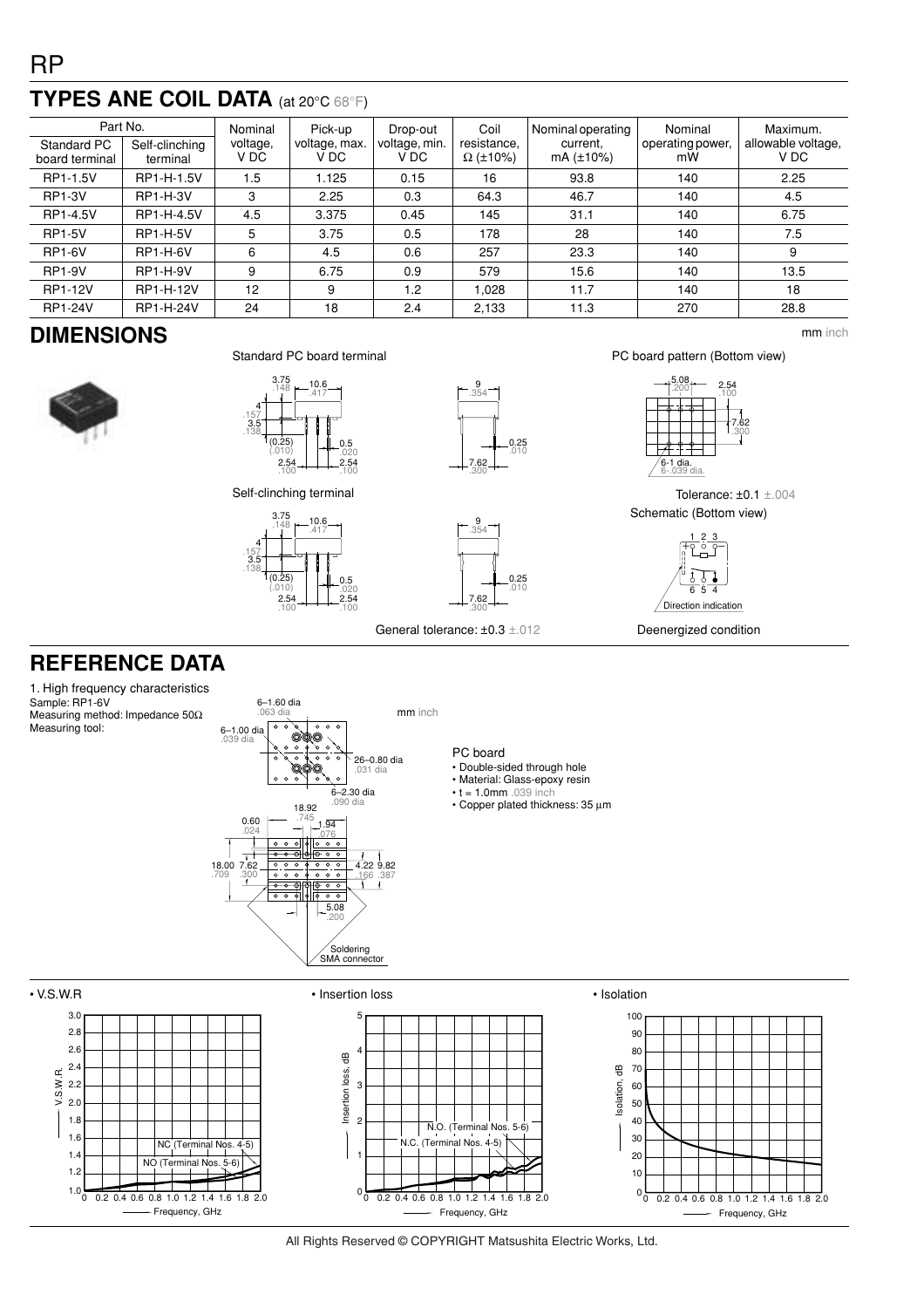Ambient temperature: 25°C 77°F 100 12 Operate time Release time 90 10 80 ပွ Temperature rise, °C 70 rise, 8 Time, ms 60 Temperature 50 6 40 30 4 20 Max. 2 Max. 10 Min. Min. 80 100 120 150 <sup>0</sup> 70 80 100 120 150 <sup>0</sup> Coil applied voltage, %V Coil applied voltage, %V 4. Mechanical life 5. Electrical life (0.1 A 30 V DC) Sample: RP1-5V; No. of samples:  $n = 8$ Sample: RP1-6V; No. of samples:  $n = 6$ 



2. Coil temperature rise

Carrying current: 0.1 A

Sample:  $RP1-6V$ ; No. of samples:  $n = 5$ 



#### 6. Ambient temperature characteristics Sample: RP1-6V; No. of samples: n = 5

3. Operate/release time

Sample: RP1-9V; No. of samples: n = 50

#### • Change of pick-up/drop-out voltage • Change of contact resistance







50









8.-(1) Influence of adjacent mounting Sample: RP1-12V; No. of samples:  $n = 6$ 





8.-(2) Influence of adjacent mounting Sample: RP1-12V; No. of samples:  $n = 6$ 



8.-(3) Influence of adjacent mounting Sample: RP1-12V; No. of samples:  $n = 6$